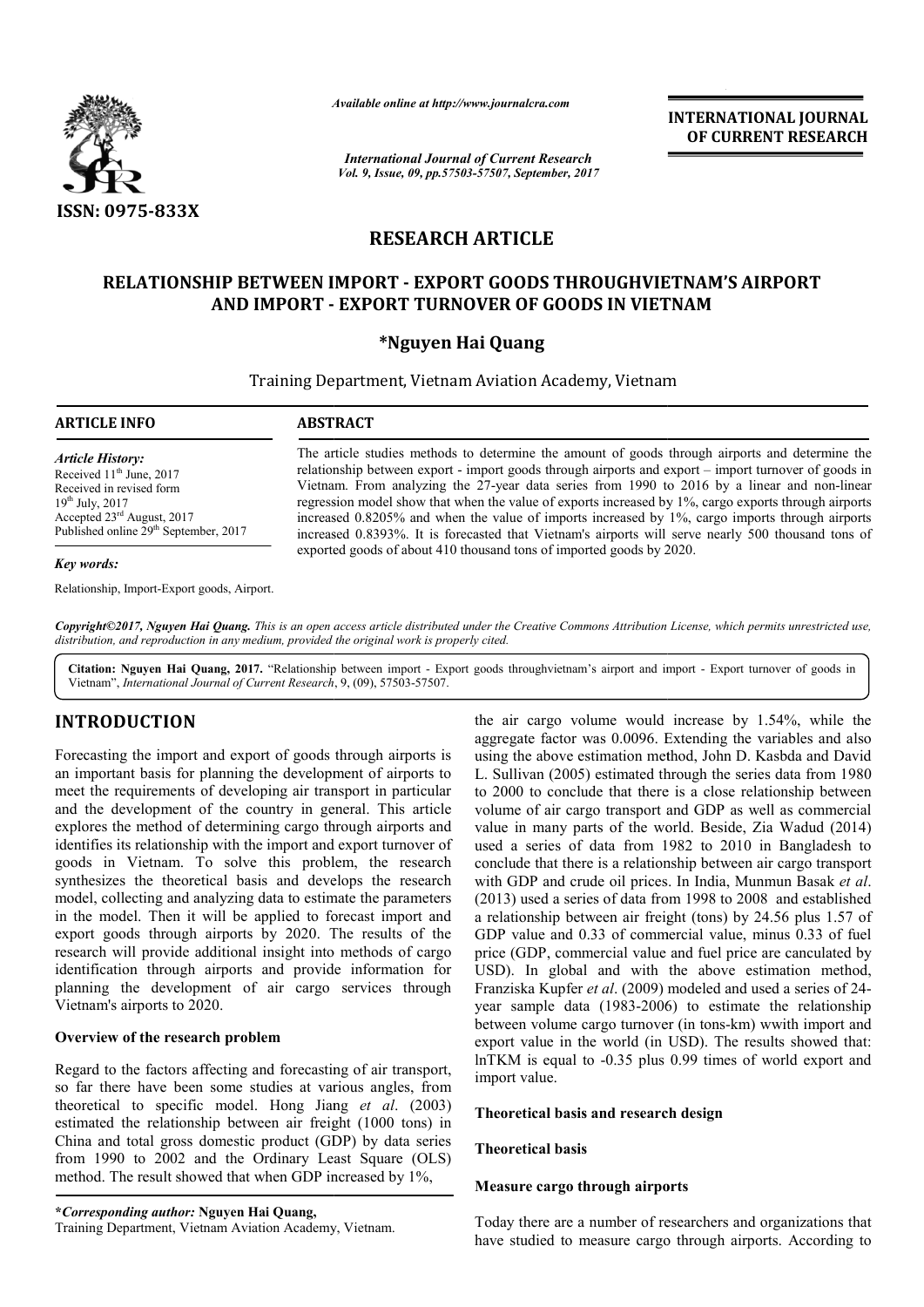the US Federal Aviation Administration (2011), cargo through airports is the number of tons of cargo transported to and from the airport in each stage, including both domestic and international flight. Next, Oliver Wyman (2012) argues that cargo through airport each year is the goods loaded or unloaded from aircraft at the airport, measured in tonnes during a year. It includes both domestic and international flights transported by airlines. Studies by Rigas Doganis (1992), IATA (2010), Nigel Halpern and Anna Graham (2013) or Andersson Granberg and A. Oquillas Munoz (2013) also showed that the number of goods served by the airport is the same goods arrive and arrive at airports on routes operated by airlines. In Vietnam, the Ministry of Transport (2009) stipulates that airlines must report shipping statistics on each route so that Civil Aviation Authority of Vietnam (CAAV) calculates air traffic through airport. The quantity of goods through the airport is determined by the total quantity of goods of the air routes to and from that airport. The amount of cargo of each flight to and from the airport is determined by the total volume of cargo of the airlines operating on that route (Formula 1).

$$
T = \sum_{i=1}^{n} T_i = \sum_{i=1}^{n} \sum_{j=1}^{m} T_{ij}
$$
 (1)

Where:

T: Tons of cargo through the airport

Ti: Tons of cargo transported on the route i

 $T_{ij}$ : Tons of cargo transported on the route i by airline j

From formula (1), expanding in a country, the quantity of cargo through national airports is determined by two times the volume of cargo transported on domestic flights and one times the volume of cargo transported on international routes (Nguyen Hai Quang, 2017). Because import and export goods through airports is cargo transported by internationl route so it is determined by the total tons of cargo on the international routes going to the airports and forecasted by air cargo transport market at airport.

## **Factors affecting the quantity of cargo exported and imported through airports**

From the theory of economics about the factors that affect market demand, Nguyen Hai Quang *et al*. (2013) have developed factors affecting the demand for airfreight market, including: Quantity of air transport users, income of air transport users and change in tastes of air transport users, the price of air transport services and the competition between modes of transport. Research on air cargo market demand, Dao Manh Nhuong *et al* (1997) as well as Tae Sung Hwang (2014) argue that freight demand between regions is defined by economic growth and trade relationships between those regions.Studies by John D. Kassrda and David L. Sullivan (2005), Franziska Kupfer *et al*. (2009), Munmun Basak *et al*. (2013) also argue that GDP and trade value are important variables to forecast the cargo transport market. On the international market, the value of imports and exports among countries is the most aggregated factor reflecting the demand for freight between countries. Although there are some theories supose that foreign direct investment (FDI) is also a factor that affects the demand for freight markets between countries, but it can be seen that FDI is just a factor to stimulate exports and imports. This argument has been used by Franziska Kupfer and colleagues (2009) in their research.

For cargo transport, the choice of air transport depends on many factors such as cost (price), location and capacity of airport, transport time, etc. It can be said that transport time is a factor in the advantages of air transport and less change. Considering the cargo through the airport, the airport factor has been defined so at the macro level, the freight rate for 1 ton-km of cargo (yield) is the most general factor affecting the quantity of cargo through airport. This is also considered an important factor affecting the supply of air cargo transport. Above all, at the macro level, it is possible to summarize that the two most general factors affecting the quantity of goods exported and imported through airports are the value of import and export turnover and the freight rate for 1 ton-km of goods transported. This theory has also been used by Katsuhiro Yamaguchi (2007) to analyze the relationship between export value and air freight in the United States.

### **Design research model**

This study examines the relationship between import-export goods through airports and import-export turnover and assumes that other factors are relatively stable. The relationship is assumed to be linear (Formula 2) and nonlinear (Formula 3).

$$
Linear model: Y = b + aX + \varepsilon
$$
 (2)

Non-linear model: 
$$
Y = b.Xa.\varepsilon
$$

 $or$   $Log(Y) = log(b) + alog(X) log(\varepsilon)$  (3)

*Where:*

Y:The quantity of goods exported or imported through the airport

X: Value of export turnover or import turnover a and b: Parameters to estimate in the model

# : Factors outside the model.

# **MATERIALS AND METHODS**

#### **Source data**

Data collected over period of 27 years from 1990 to 2016 on tones of export and import cargo through airports as well as value of export and import turnover in Vietnam. Data on tones of export and import cargo through airports is compiled from the report of CAAV on the results of transportation on air routes. Data on value of import-export turnover is taken from statistical data of the General Department of Vietnam Customs and the General Statistics Office of Vietnam. The datas show that the value of import-export turnover and the volume of goods exported and imported through Vietnamese airports increase relatively high, but the trend tends to decrease gradually (Table 1). Imports and exports through airports are mainly through Tan Son Nhat International Airport and Noi Bai International Airport. Da Nang International Airport and some other international airports only occupy a very small, negligible amount. Major import and export goods are textile, footwear, seafood, electronics, pharmaceuticals and consumer goods with high value. By 2016, the total volume of export and import cargo through Vietnam's airports has reached over 700 thousand tons. Of which, exports account for 52%. In terms of structure, the average of 6 years from 2011 to 2016 export cargo from Vietnam's airports is the largest (account for 22.47%); followed by ASEAN (18.55%), Europe (16.17%), Japan (10.52%), China (8.26%), South Korea (7.32%), Hong Kong (6.13%), Taiwan (3.86%). The other markets account for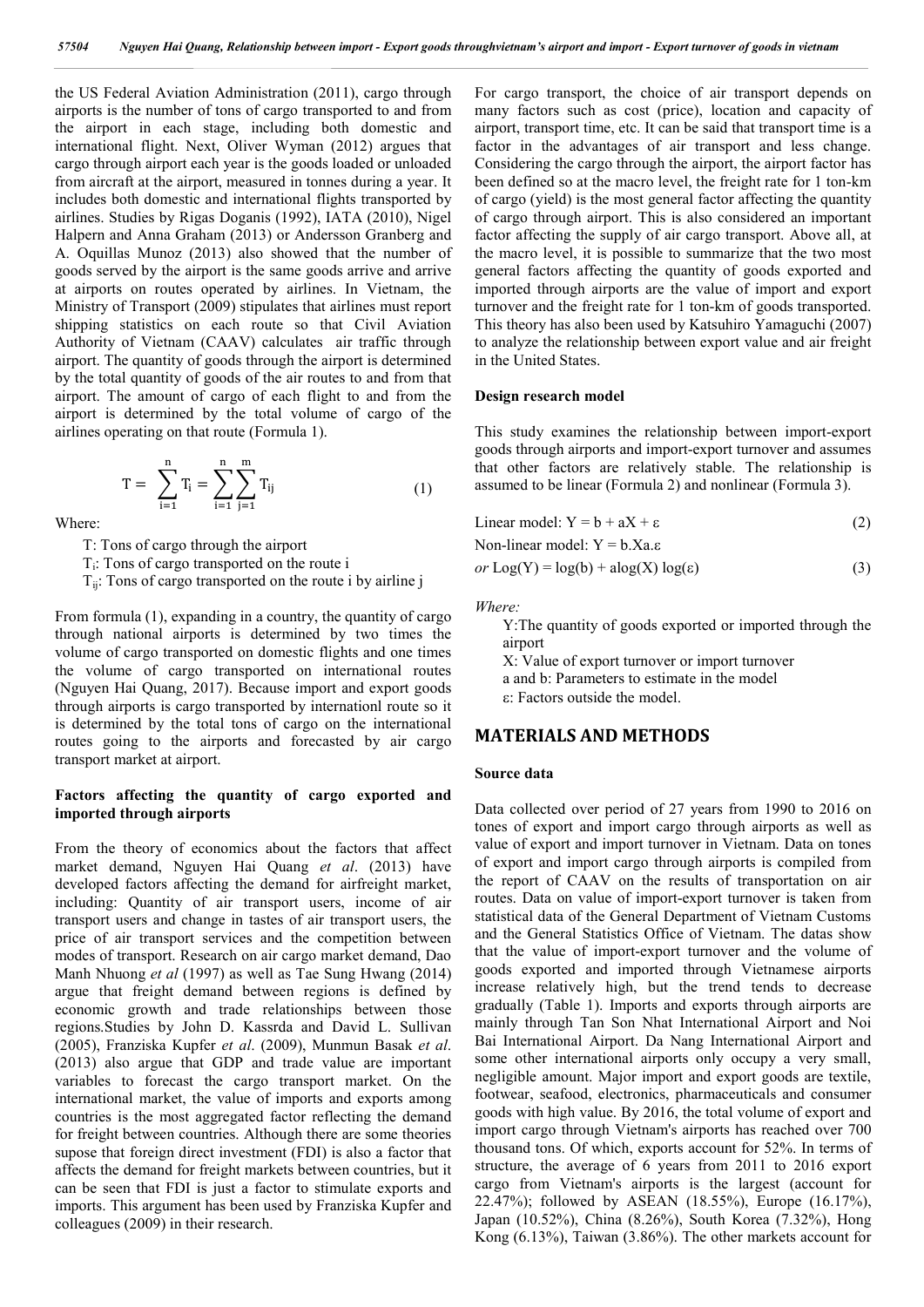only 6.71% (Figure 1). For import cargo through Vietnam's airports, the largest is from ASEAN (account for 29.6%); followed by Europe (13.86%), China (11.27%), South Korea (10.97%), Hong Kong (7.47%), Japan (6.19%), Taiwan (5.93%). The other markets account for 8.41% (Figure 2).

It means that comparing the coefficient of determinant of the linear regression model (adjusted  $R^2$ ) with the correlation coefficient (r) between the actual value and its estimated value through the logarithm function, the model having better coefficient will be chosen (Nguyen Trong Hoai, 2005).

|  |  |  |  | Table 1. Export and import goods through airports and value of import-export turnover |
|--|--|--|--|---------------------------------------------------------------------------------------|
|  |  |  |  |                                                                                       |

|           | Cargo through airports (tons) |              |         | Turnover value (million USD) |           |         |  |
|-----------|-------------------------------|--------------|---------|------------------------------|-----------|---------|--|
| Year      | Export goods                  | Import goods | Total   | Of export                    | Of import | Total   |  |
| 1990      | 6,630                         | 6,370        | 13,000  | 2,404                        | 2,752     | 5,156   |  |
| 1991      | 7,884                         | 7,500        | 15,384  | 2,087                        | 2,338     | 4,425   |  |
| 1992      | 12,224                        | 11,512       | 23,736  | 2,581                        | 2,541     | 5,122   |  |
| 1993      | 13,617                        | 12,696       | 26,313  | 2,985                        | 3,924     | 6,909   |  |
| 1994      | 16,612                        | 15,335       | 31,947  | 4,054                        | 5,826     | 9,880   |  |
| 1995      | 21,215                        | 19,388       | 40,603  | 5,449                        | 8,155     | 13,604  |  |
| 1996      | 26,739                        | 24,192       | 50,931  | 7,256                        | 11,143    | 18,399  |  |
| 1997      | 32,723                        | 29,312       | 62,035  | 8,756                        | 11,151    | 19,907  |  |
| 1998      | 31,557                        | 27,985       | 59,542  | 9,324                        | 11,494    | 20,818  |  |
| 1999      | 32,598                        | 28,618       | 61,216  | 11,520                       | 11,622    | 23,142  |  |
| 2000      | 42,482                        | 36,923       | 79,405  | 14,449                       | 15,635    | 30,084  |  |
| 2001      | 44,305                        | 38,122       | 82,427  | 15,027                       | 16,162    | 31,189  |  |
| 2002      | 57,739                        | 49,185       | 106,924 | 16,706                       | 19,733    | 36,439  |  |
| 2003      | 71,688                        | 60,562       | 132,250 | 20,176                       | 25,227    | 45,403  |  |
| 2004      | 84,766                        | 70,591       | 155,357 | 26,504                       | 31,954    | 58,458  |  |
| 2005      | 82,380                        | 67,628       | 150,008 | 32,442                       | 36,978    | 69,420  |  |
| 2006      | 103,802                       | 83,998       | 187,800 | 39,826                       | 44,891    | 84,717  |  |
| 2007      | 112,252                       | 101,038      | 213,290 | 48,561                       | 62,682    | 111,243 |  |
| 2008      | 132,804                       | 119,078      | 251,882 | 62,685                       | 80,714    | 143,399 |  |
| 2009      | 130,127                       | 117,671      | 247,798 | 57,096                       | 69,949    | 127,045 |  |
| 2010      | 190,812                       | 149,188      | 340,000 | 72,237                       | 84,839    | 157,076 |  |
| 2011      | 186,111                       | 161,889      | 348,000 | 96,906                       | 106,750   | 203,656 |  |
| 2012      | 212,100                       | 191,900      | 404,000 | 114,529                      | 113,780   | 228,309 |  |
| 2013      | 254,617                       | 235,031      | 489,648 | 132,033                      | 132,033   | 264,066 |  |
| 2014      | 300,448                       | 277,337      | 577,785 | 150,186                      | 148,049   | 298,235 |  |
| 2015      | 322,544                       | 297,733      | 620,277 | 162,110                      | 165,650   | 327,760 |  |
| 2016      | 364,453                       | 336,418      | 700,871 | 176,630                      | 174,110   | 350,740 |  |
| 2016-1990 | 16.66%                        | 16.48%       | 16.57%  | 17.97%                       | 17.29%    | 17.62%  |  |
| 2000-1990 | 20.41%                        | 19.21%       | 19.84%  | 19.64%                       | 18.97%    | 19.29%  |  |
| 2010-2000 | 16.21%                        | 14.99%       | 15.65%  | 17.46%                       | 18.43%    | 17.97%  |  |
| 2016-2010 | 11.39%                        | 14.51%       | 12.81%  | 16.07%                       | 12.73%    | 14.33%  |  |

 *Source:* CAAV, General Department of Vietnam Customs and the General Statistics Office of Vietnam



 *Source:*From CAAV

## **Figure 1. Structure of exported goods from Vietnam's airports to areas**

#### **Method of estimating the parameters of the model**

The parameters of the formulas in models 2 and 3 are estimated by the Ordinary Least Square (OLS) method of Eview software. The models are tested through significance level  $\alpha$  = 5%. Parameters are accepted when statistic values │t-Statistic│  $\geq$  2 or Prob.  $\leq$  0.05. The model is accepted when the value of Adjusted  $\mathbb{R}^2 \ge 50\%$  and the statistical value of F-statistic  $\ge 2$  or Prob(F-statistic)  $\leq$  0.05. In case both linear and non-linear models are accepted, they will be based on the coefficient of determinants to see which one is better.



 *Source:*From CAAV

**Figure 2. Structure of imported goods from areas through Vietnam's airports**

# **RESULTS AND DISCUSSION**

# **Research results**

The results of the estimation of the parameters and the test values in the model of relations between import and export goods through airports with the value of import and export turnover by OLS method are as follows:

# **Goods exported through airports andvalue of export turnover**

Linear model: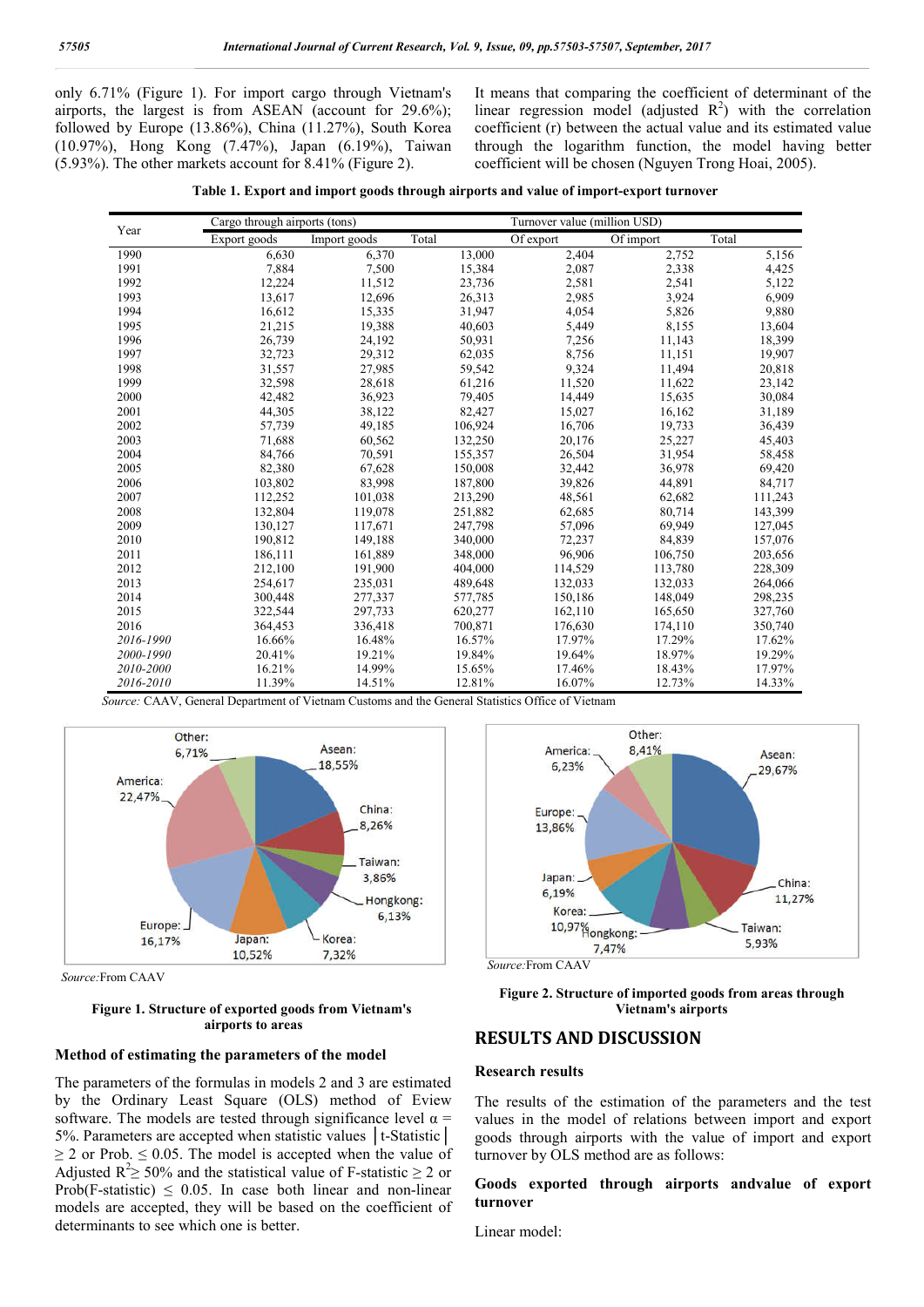$Y_1 = 15683.47 + 1.9094 \t X_1$  (4) t (4.8362) (42.3405) Adjusted  $R^2 = 98.5696\%$ F-statistic = 1792.72

Non-linear model:

 $Log(Y_1) = 2.8361 + 0.8205 Log(X_1)$  (5) t (15.3317) (44.7111) Adjusted  $R^2 = 98.7155\%$  $F-statistic = 1999.09$ Correlation coefficients r =99.3981%

#### Where:

Y1: Tons of goods exported through the airport

 $X_1$ : US \$ million export turnover of goods

*Goods imported through airports and value of import turnover*

Linear model:

 $Y_2 = 4916.67 + 1.7459 X_2$  (6) t (1.5752) (41.7715) Adjusted  $R^2 = 98.5310\%$  $F-statistic = 1744.86$ 

Non-linear model:

 $Log(Y_2) = 2.4040 + 0.8393$   $Log(X_2)$  (7) t (12.0642) (43.0572) Adjusted  $R^2 = 98.6162\%$ F-statistic = 1853.919 Correlation coefficients r =98.7779%

Where:

 $Y_2$ : Tons of goods imported through the airport

 $X_2$ : US \$ million import turnover of goods

Because the t values of the corresponding parameters in the models for the variables X are greater than 2 so the correlation patterns between the imports and exports through the airport with the import and export turnover are accepted. Both correlation coefficients (r) between the actual value and its estimated value through the logarithm function are both higher than the coefficients in the linear regression so the nonlinear functions are chosen (Formula 8).

 $Y_1 = 17.0491 * X_1^{0.8205}$ and  $Y_2 = 11.0673 \times X_2^{0.8393}$  (8)

#### **Conclusions and policy implications**

From the research results show that the import-export turnover is an important factor in forecasting the international air cargo market to and from Vietnam. Demand for import and export of goods through Vietnamese airports is proportional to the value of import and export turnover. To be more specific, when the value of exports turnover increased by 1%, cargo exports through airports would increase 0.8205%. Besides, the value of import turnover increased by 1%, the goods imported through airports would increase 0.8393%. In the period from 2016 to 2020, Vietnam strives to balance its trade balance and increase its import-export value by an average of 12% per year (Prime Minister of Vietnam, 2011). With this target, the value of Vietnam's exports or imports will be about \$ 275 billion in 2020. Therefore, it is forecasted that by 2020 Vietnam's airports will serve nearly 500 thousand tons of exported goods and about 410 thousand tons of imported goods. The results of this study are important grounds for Airports Corporation of Vietnam, cargo service companies at Vietnamese airports and international air cargo carriers flied to Vietnam plan its policy to meet the needs of import and export goods by air as following:

- For the Airports Corporation of Vietnam and cargo service companies in the airport, it is necessary to plan the expansion of the air cargo terminal as well as the equipment for transportation of goods, processing, storage, packaging and security inspection services, customs at international airports.
- For airlines that operate international freight transportation to and from Vietnam, it is also important to plan the fleet for freight. On the other hand, airlines should also have lower freight rates for import goods than export goods to balance supply and demand for air cargo transportation to and from Vietnam, as well as to improve the load factor and balance the efficient of tons supplied on flights to and from Vietnam.

# **REFERENCES**

- Andersson Granberg T. and Oquillas Munoz A, 2013. *Developing key performance indicators for airports.* Sweden: Communication and Transport Systems, Linkoping University.
- Dao Manh Nhuong anddrafting committee, 1997. *Air transport market and strategy for developing Vietnam air transport to 2010*. Science research topic. Hanoi: Civil Aviation Administration of Vietnam.
- Franziska Kupfer, Hilde Meersman, Evy OnghenaandEddy Van de Voorde, 2009. *Air cargo: The difference between success and failure?*. Access date 16/4/2015, from http://abstracts.aetransport.org/paper/download/id/3154.
- General Department of Vietnam Customs, 2017. Statistics. Access date 15/4/2017 from http://www.customs.gov.vn/ Lists/ThongKeHaiQuan/Default.aspx
- General Statistics Office of Vietnam, 2015. *Monthly statistical information*. Access date 20/4/2017, from http://www.gso. gov.vn/default.aspx
- Hong Jiang, Liling Ren and R. John Hansman, 2003. *Market and Infrastructure analysis of future air cargo demand in China*. Cambrige: American Institute of Aeronautics and Astronautics.
- Kasrda John D., and Sullivan David L., 2005. Air cargo, Liberalization, and Economic Development. *Annals of Air and Space Law,* XXXI. Access date 20/4/2015, from http://*www.aerotropolis.com/files/2005\_07\_AASL.pdf.*
- Katsuhiro Yamaguchi, 2007. International Trade and Air Cargo: An Analysis of US Export and Air Transport Policy. *GraSPP Discussion Papers*, 005. Access date 16/4/2015, from http://www.pp.u-tokyo.ac.jp/research/dp/.../GraSPP-DP-E-07-005.
- Lars Versnel, 2014. *Forecasting air cargo demand*. Erasmus University Rotterdam: Econometric Institute.
- Ministry of Transport of Vietnam, 2009. *Regulations on reporting activities and statistics in the civil aviation industry of Vietnam*. Circular 14/2009/TT-BGTVT dated 04/08/2009.
- Munmun Basak, Martin West, and Narang S.P.S., 2013. Forecasting Air Cargo Demand in India.*International Journal of Engineering Science and Innovative Technology (IJESIT)*. Vol 2, No 6, p. 391-401.